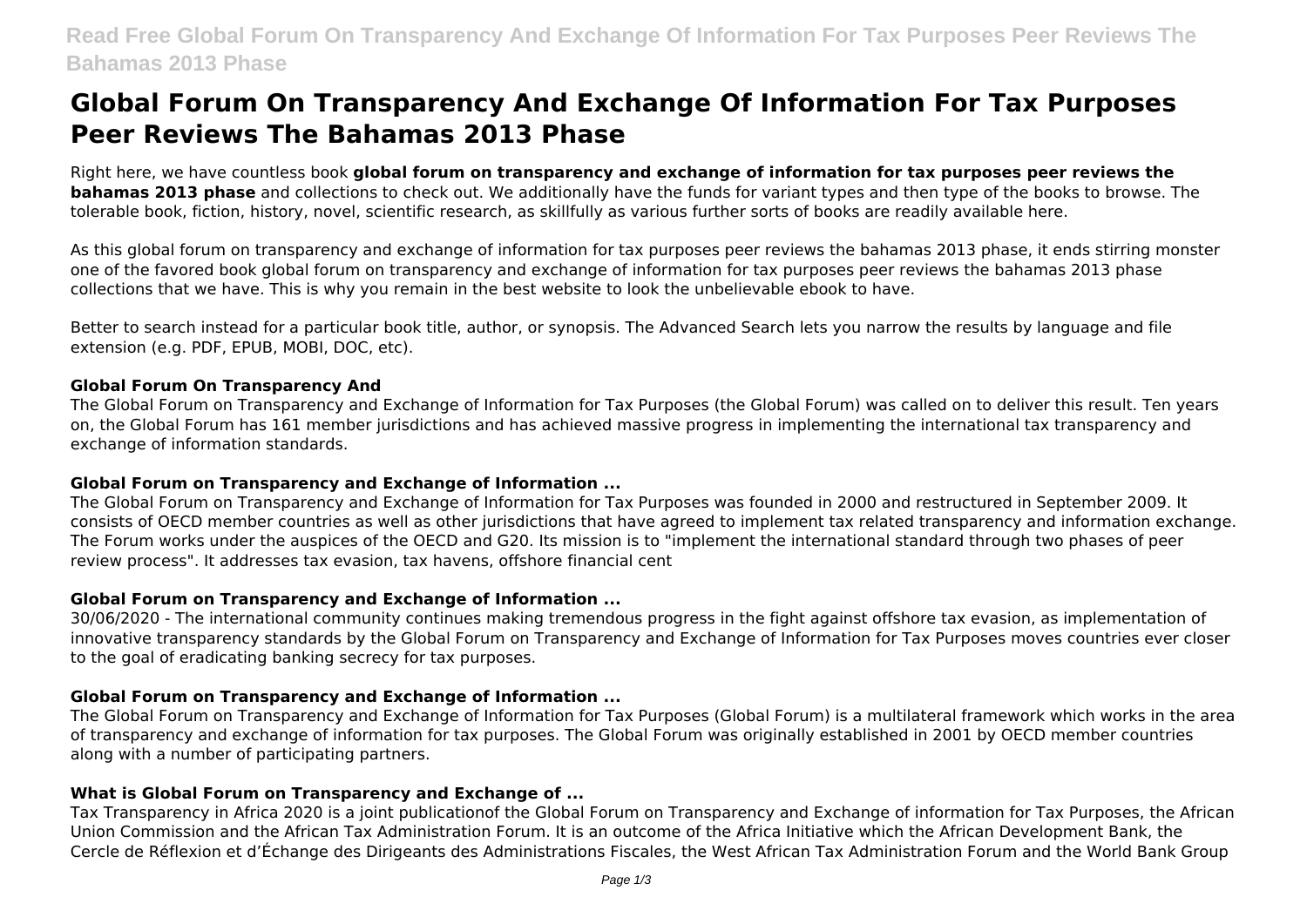# **Read Free Global Forum On Transparency And Exchange Of Information For Tax Purposes Peer Reviews The Bahamas 2013 Phase**

also support.

#### **Global Forum on Transparency and Exchange of Information ...**

Global Forum on Transparency and Exchange of Information for Tax Purposes Exchange of Information on Request Exchange of Information on Request (EOIR): A robust and transparent review process Peer reviews of Exchange of Information on Request (EOIR) have been the Global Forum's main activity since 2009.

#### **Exchange of Information on Request - Organisation for ...**

The implementation of the international standards on transparency and exchange of information has been swift and global. Only few jurisdictions have fallen short in meeting the commitments made to the Global Forum. They are provided with support to advance their regulatory environment and practices.

### **Ratings - Organisation for Economic Co-operation and ...**

And Santiso, who is a member of the World Economic Forum´s Global Future Council on Transparency and Anti-Corruption and an advisor to its Partnering against Corruption Initiative and Tech4Integrity platform, points out that the growing use of real-time data is enabling governments to spot fraud as it occurs.

### **Doing good with data: an interview with the Development ...**

The Automatic Exchange of Information Portal provides a comprehensive overview of the work the OECD and the Global Forum on Transparency and Exchange of Information for Tax Purposes in the area of the automatic exchange of information, in particular with respect to the Common Reporting Standard (CRS). It features detailed information about the automatic exchange of information, the CRS, the International Framework for the CRS, CRS Implementation and Assistance as well as the Commitment and ...

#### **Automatic Exchange of Information - Organisation for ...**

The Global Forum on Transparency and Exchange of Information for Tax Purposes is a multilateral framework for tax transparency and information sharing, within which over 160 jurisdictions participate on an equal footing.

#### **OECD iLibrary | Global Forum on Transparency and Exchange ...**

On June 30, the Organisation for Economic Co-operation and Development (OECD) said the international community was making "tremendous progress" in tackling offshore tax evasion through the implementation of transparency standards set by the Global Forum on Transparency and Exchange of Information for Tax Purposes. The OECD aims to reinforce its approach to tax transparency post-pandemic as ...

# **OECD forum's head of secretariat welcomes tax battle ...**

Global Forum on Transparency and Exchange of Information for Tax Purposes: Liberia 2020 (second Round) Peer Review Report on the Exchange of Information on Request by Oecd . Estimated delivery 3-12 business days . Format Paperback. Condition Brand New. Description This report ...

# **Global Forum on Transparency and Exchange of Information ...**

The amendments, which come hot on the heels of the Global Forum's rigorous assessment of compliance with the internationally agreed standard on transparency and exchange of tax information ...